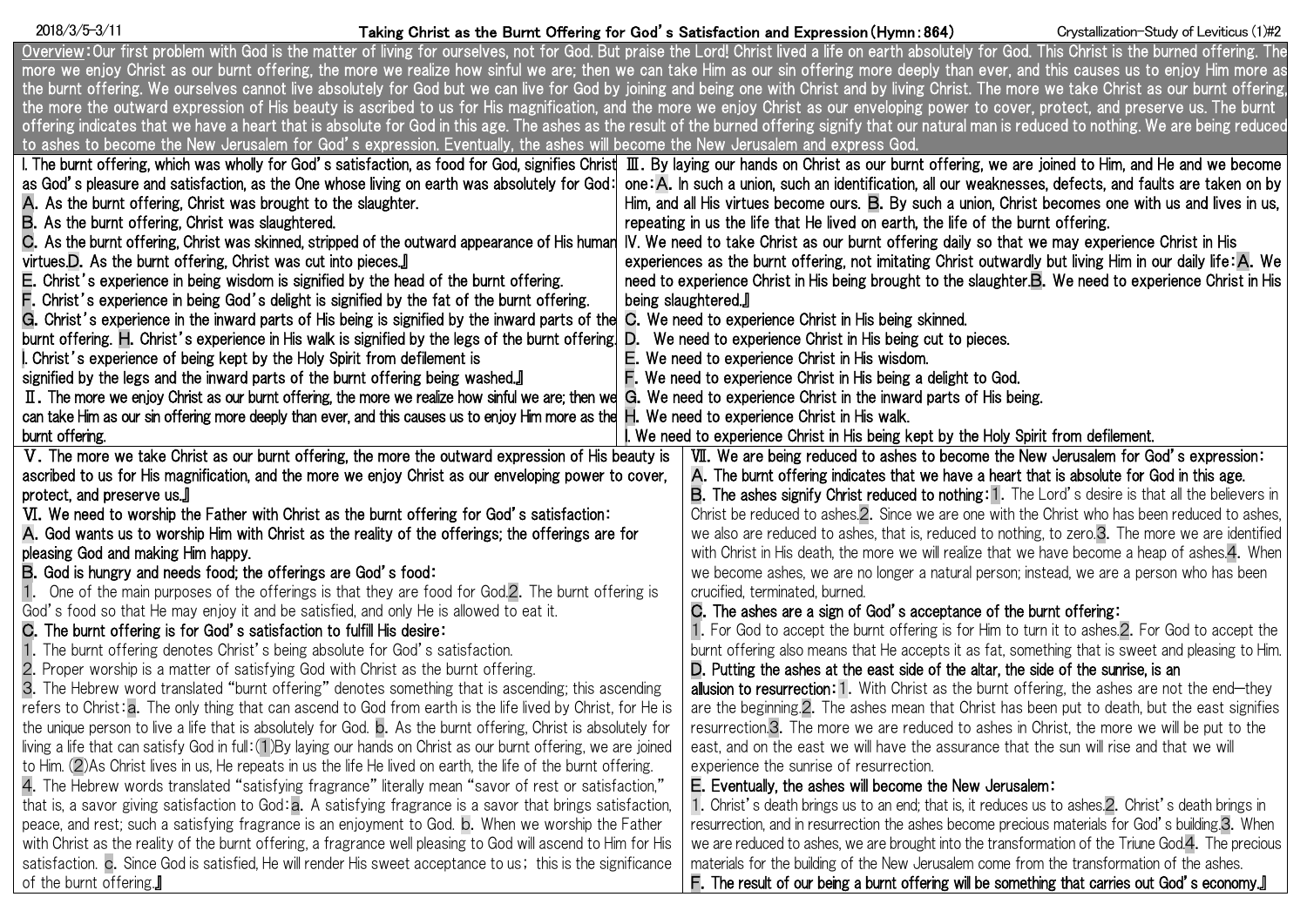《Composition for prophecy》

**Day1**: Lev.1:1 Then Jehovah called to Moses and spoke to him out of the Tent of Meeting, saying, 2 Speak to the children of Israel and say to them, When any one of you presents an offering to Jehovah, you shall present your offering from the cattle, of the herd or of the flock. 3 If his offering is a burnt offering from the herd, he shall present it, a male without blemish; he shall present it at the entrance of the Tent of Meeting, that he may be accepted before Jehovah. 4 And he shall lay his hand on the head of the burnt offering, and it shall be accepted for him, to make expiation for him. 5 And he shall slaughter the young bull before Jehovah; and Aaron's sons the priests shall present the blood and sprinkle the blood on and around the altar that is at the entrance of the Tent of Meeting. 6 And he shall skin the burnt offering and cut it into its pieces. 7 And the sons of Aaron the priest shall put fire on the altar and arrange the wood in order on the fire. 8 Then Aaron's sons the priests shall arrange the pieces, the head, and the fat in order on the wood that is on the fire which is on the altar; 9 But its inward parts and its legs he shall wash with water. Then the priest shall burn the whole on the altar, as a burnt offering, an offering by fire, a satisfying fragrance to Jehovah.

Isa.53:7 Like a lamb that is led to the slaughter And like a sheep that is dumb before its shearers, So He did not open His mouth.

Day2: Luke2:52 And Jesus advanced in wisdom and stature and in the grace manifested in Him before God and men.

Matt.3:17 And behold, a voice out of the heavens, saying, This is My Son, the Beloved, in whom I have found My delight.

4:1Then Jesus was led up into the wilderness by the Spirit to be tempted by the devil. John6:38 For I have come down from heaven not to do My own will but the will of Him who sent Me.

Day3: Lev. 1:4 And he shall lay his hand on the head of the burnt offering, and it shall be accepted for him, to make expiation for him.

2Cor.4:11 For we who are alive are always being delivered unto death for Jesus' sake that the life of Jesus also may be manifested in our mortal flesh.

Phil.3:10 To know Him and the power of His resurrection and the fellowship of His sufferings, being conformed to His death,

**Day4**: 1Cor.4:12  $\cdots$  Reviled we bless; persecuted we endure; 13 Defamed we exhort. We have become as the offscouring of the world, the scum of all things, until now.

Gal.1:10 For am I now trying to win the assent of men or of God? Or am I seeking to please men? If I were still trying to please men, I would not be a slave of Christ.

Phil.2:5 Let this mind be in you, which was also in Christ Jesus,

1:8 For God is my witness how I long after you all in the inward parts of Christ Jesus.

Day5: 1Pet.2:5 You yourselves also, as living stones, are being built up as a spiritual house into a holy priesthood to offer up spiritual sacrifices acceptable to God through Jesus Christ.

Heb.13:15 Through Him then let us offer up a sacrifice of praise continually to God, that is, the fruit of lips confessing His name.

Day6: Lev. 6:10 And the priest shall put on his linen garment, and his linen trousers he shall put on his flesh; and he shall take up the ashes to which the fire has consumed the burnt offering on the altar, and he shall put them beside the altar. 11 Then he shall take off his garments and put on other garments and carry the ashes outside the camp to a clean place.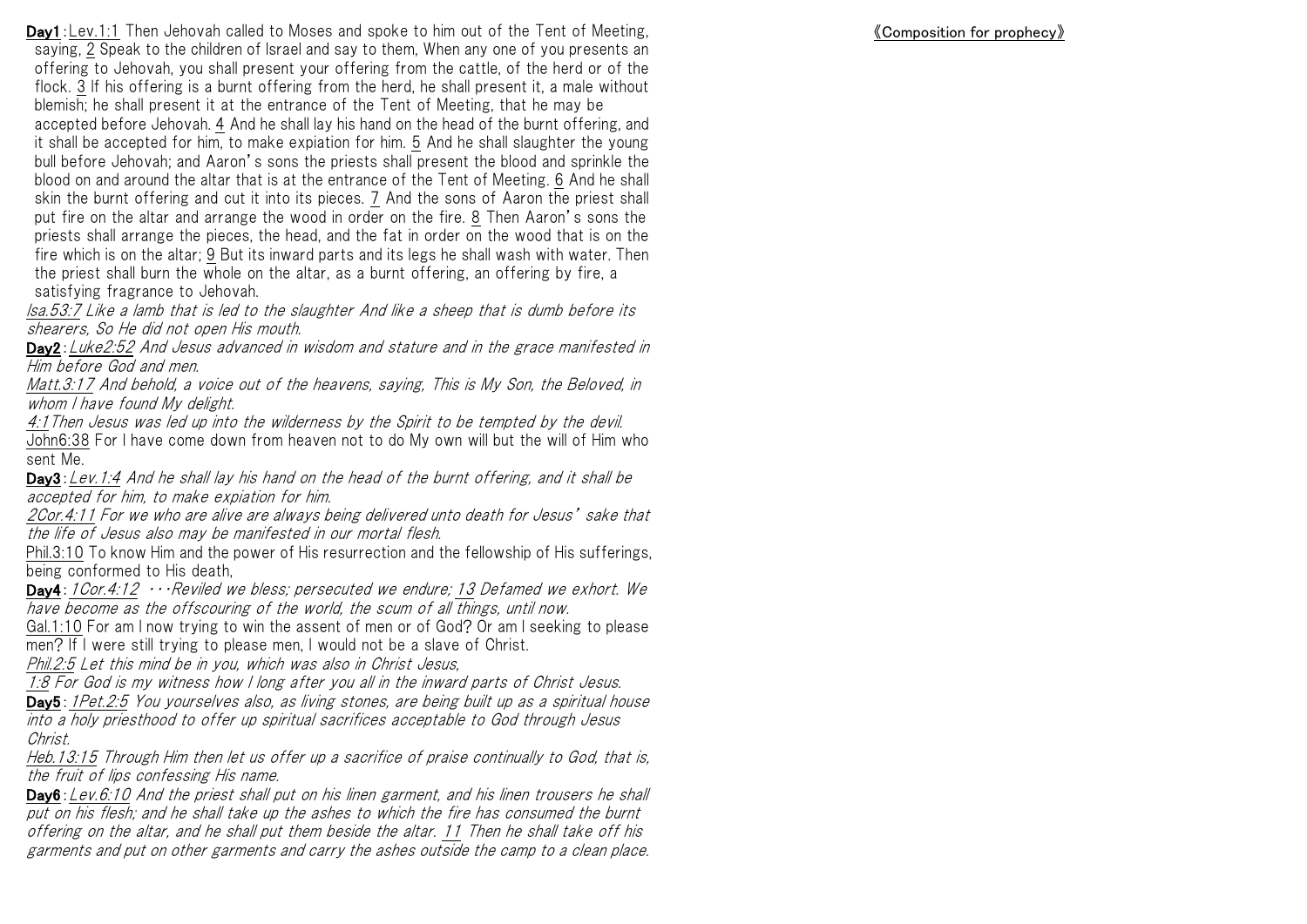# Experience $\textcircled{1}$ : Experience Christ as the burnt offering

By laying our hands on Christ as our burnt offering, we are joined to Him. We and He, He and we, become one. Such a union, such an identification, indicates that all our weaknesses, defects, shortcomings, and faults become His and that all His virtues become ours. This is not exchange—it is union.

We may realize that we are altogether unqualified and hopeless. This is our actual situation. But when we lay our hands on Christ, our weak points become His, and His strong points, His virtues, become ours. Furthermore, spiritually speaking, by such a union He becomes one with us and lives in us. As He lives in us, He will repeat in us the life He lived on earth, the life of the burnt offering. In ourselves we cannot live this kind of life, but He can live it in us. By laying our hands on Him we make Him one with us, and we make ourselves one with Him. Then He will repeat His living in us. This is to offer the burnt offering.

To take Christ as our sin offering and trespass offering, there is no need for us to experience what Christ experienced. However, to take Christ as our burnt offering, we need to experience what Christ experienced.

If we experience Christ in His experiences as the burnt offering to God, we shall realize that we, like Christ, should be brought to the slaughter. We may apply this to the matter of married life. In a quarrel between husband and wife, if both, or even one of the two, would experience Christ in His experience of being brought to the slaughter, the quarrel would be swallowed up. The result will be the same concerning problems in the church if in the church life we experience Christ in His experience of being brought to the slaughter.

#### For Young Working Saints

Christ, as the one who did not know sin, has been made sin on our behalf that we might become the righteousness. This is the Christ as the sin offering. Moreover, Christ has died on the cross for our sins. This is the Christ as the trespass offering. Praise the Lord. What you need is only to partake the blessing. With these, you cannot experience what Christ experienced, because Christ does not have sin but you have sin. However, regarding burnt offering, you need to experience what Christ experienced.

For example, in your work environment, a boss whom you cannot get along with, or a colleague who does not like you may be arranged, but you do not have a right to change such environment. Be submissive to the sovereignty of the Lord, and pray this way; "Oh, Lord Jesus, I am very confused in this work environment. But I don't have authority to change this matter. Lord Jesus, I would learn to obey my boss in my company which decided to make this arrangement. And also I would come before You as the true sovereign One and be submissive to you. Give grace to me. In this environment, let me learn what I need to learn without complaining. Thank the Lord."

God can transform you by arranging every environment for you. You may not know what is the best for you in many situations, but God knows.

Rom 8:27 But He who searches the hearts knows what the mind of the Spirit is, because He intercedes for the saints according to God. 28 And we know that all things work together for good to those who love God, to those who are called according to His purpose.

## Experience(2): We must live Christ, in order to experience Christ as wisdom

First Corinthians 1:30 tells us that Christ has become wisdom to us from God. In Leviticus 1 Christ's wisdom is typified by the head of the burnt offering. If we would take Christ as our wisdom, we must live Christ. The proper Christian life, a life of abiding in the Lord that we may enjoy His life, is a life of doing things not by ourselves but by Him.

We may experience Christ also in His being a delight to God. The Lord Jesus was always a delight to God....If we today live a life of Christ as our burnt offering, we too shall be a delight to God. Paul experienced Christ in this way....He says, "Am I now trying to win the assent of men or of God? Or am I seeking to please men? If I were still trying to please men, I would not be a slave of Christ". Paul lived a life which was a repetition of Christ's life, pleasing God all the time. His life, therefore, was a delight to God.

Christ's inwards denotes all the inward parts of His being, including His mind, emotion, will and heart with all their functions. The leading part of our inwards, of our inner being, is the mind....The mind which was in Christ should be in us today. This means that we should take His mind as our mind. We should be those not with our own, natural mind but with the mind of Christ.

## For Junior and Senior High Students

You need to experience Christ as wisdom in the studies and the complicated human relations in your school life. For this, please do not seek only the wisdom of Christ in a miraculous way. Even if you pursue in such a way, it will have no effect at all. In order to experience the wisdom of Christ, you need to be filled with Christ and live Christ. For this purpose, train yourself with the following matters.

- 1. Early to bed and early to rise: Brother Lee said that the best time to enjoy the Lord was from 6 to 7 o'clock in the morning. For this, you must go to bed early. If possible, go to bed by 11, but no later than 12 o'clock. When you go to bed, please pray "Oh Lord Jesus, when I sleep please let me rest in You and with You. I ask Your grace even when I am asleep. Without Your grace, I cannot sleep well, because I may have untidy sleep and see bad dreams. Please also wake me up tomorrow morning just before the alarm goes off. Amen!" In this way, pray-read the Lord's word every day, 7 days a week, 365 days a year, and practice morning revival every day. All the enjoyments shall become your daily supply and accumulate in you.
- 2. Be renewed everyday: By being revived every morning, you go to school with the Lord every day and train to live Christ little by little.
- 3. Learn to do things by the Lord, with your mind set on the spirit: First, experience Christ as wisdom in your studies. Use every morning revival and be renewed everyday as the foundation, set your mind on the spirit when studying, think, understand and memorize with the Lord. In addition, you need to receive wisdom from the Lord on how to conduct yourself in the complex human relations.

1 Cor. 1:30 But of Him you are in Christ Jesus, who became wisdom to us from God: both righteousness and sanctification and redemption,